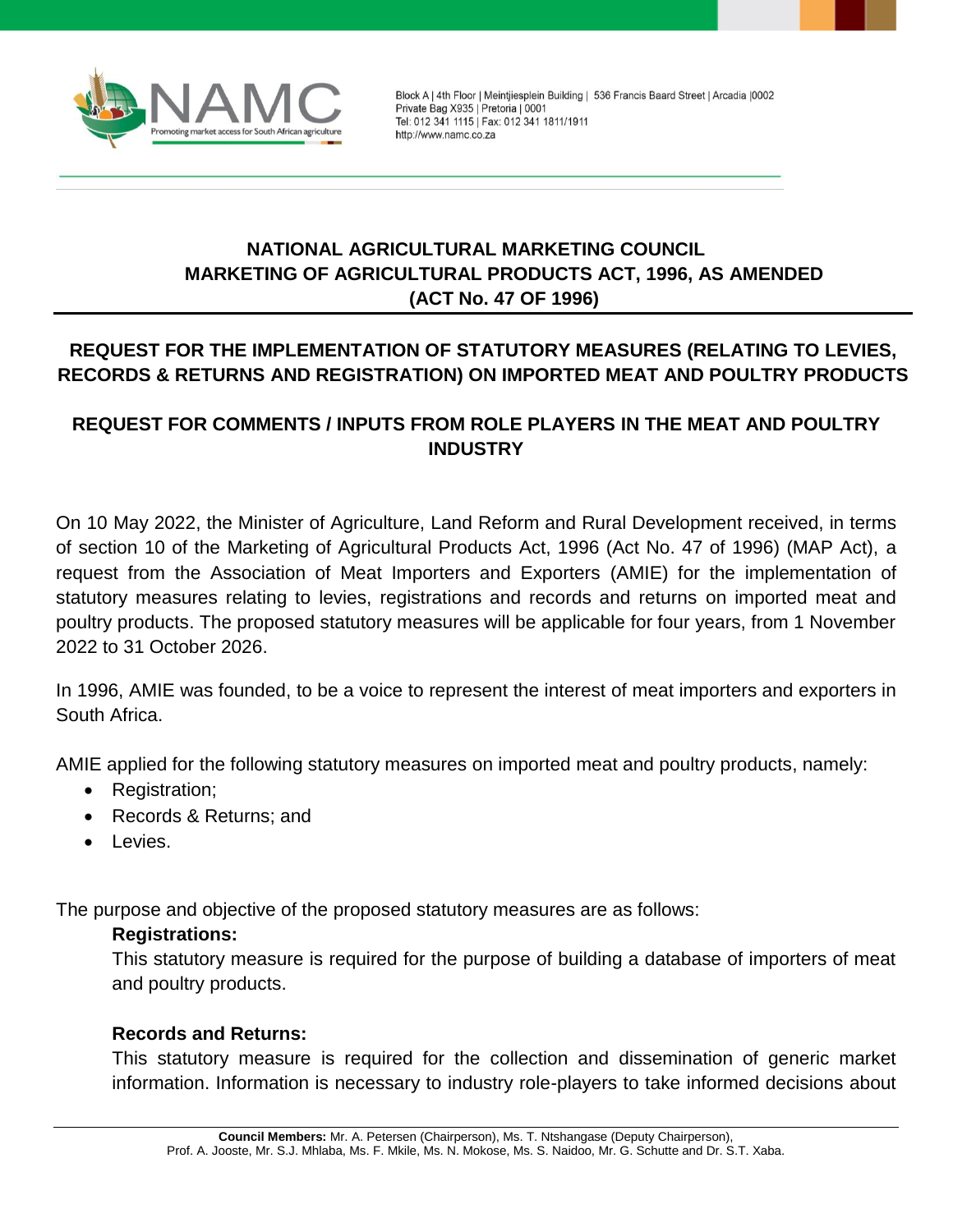supply and demand issues. Reliable national statistics and objective general information are fundamental to enhance market access for all participants which is a critical need.

## **Levy:**

The statutory levy requested is based on 1c (one cent) per kilogram (c/kg) for beef, pork, lamb, and poultry including mechanically deboned meat (MDM) imported into South Africa. The levy will be payable by the importer before being issued with an import permit.

The proposed statutory levy will finance the following functions, namely –

- $\triangleright$  Transformation;
- $\triangleright$  Development and retention of markets including export promotion of SA beef, pork, lamb, and poultry products;
- $\triangleright$  Research and development;
- $\triangleright$  Consumer education:
- $\triangleright$  Quality control and consumer assurance; and
- $\triangleright$  Administration and operations.

The following statutory levy amounts are proposed:

| Imported meat and poultry<br>products | <b>Proposed new levy</b><br>(Excluding VAT) |          |          |          |
|---------------------------------------|---------------------------------------------|----------|----------|----------|
|                                       | 2022/23                                     | 2023/24  | 2024/25  | 2025/26  |
| Levy                                  | 1c/kg                                       | 1,05c/kg | 1,10c/kg | 1,15c/kg |

The MAP Act stipulates that a statutory levy may not exceed 5% of the price for a specific agricultural product at the first point of sale. The maximum of 5% must be based on a guideline price calculated as the average price at the first point of sale over a period not exceeding three years.

AMIE calculated the relevant guideline prices as follows:

| <b>Product</b>        | <b>Average price</b> | Levy               | <b>Guideline</b> |
|-----------------------|----------------------|--------------------|------------------|
|                       | Per kg               |                    | price            |
|                       |                      |                    | $\frac{6}{6}$    |
| Beef imported         | R22,61               | R <sub>0</sub> ,01 | 0,04%            |
| Pork imported         | R33,12               | R <sub>0</sub> ,01 | 0,03%            |
| Lamb imported         | R32,39               | R <sub>0</sub> ,01 | 0,03%            |
| Poultry meat imported | R20,00               | R <sub>0</sub> ,01 | 0,05%            |
| <b>MDM</b> imported   | R <sub>12,00</sub>   | R <sub>0</sub> ,01 | 0,08%            |

The proposed statutory levies for meat and poultry imported products are on average 0.05% of the guideline prices, which are well within the requirement of 5% as stipulated in the MAP Act.